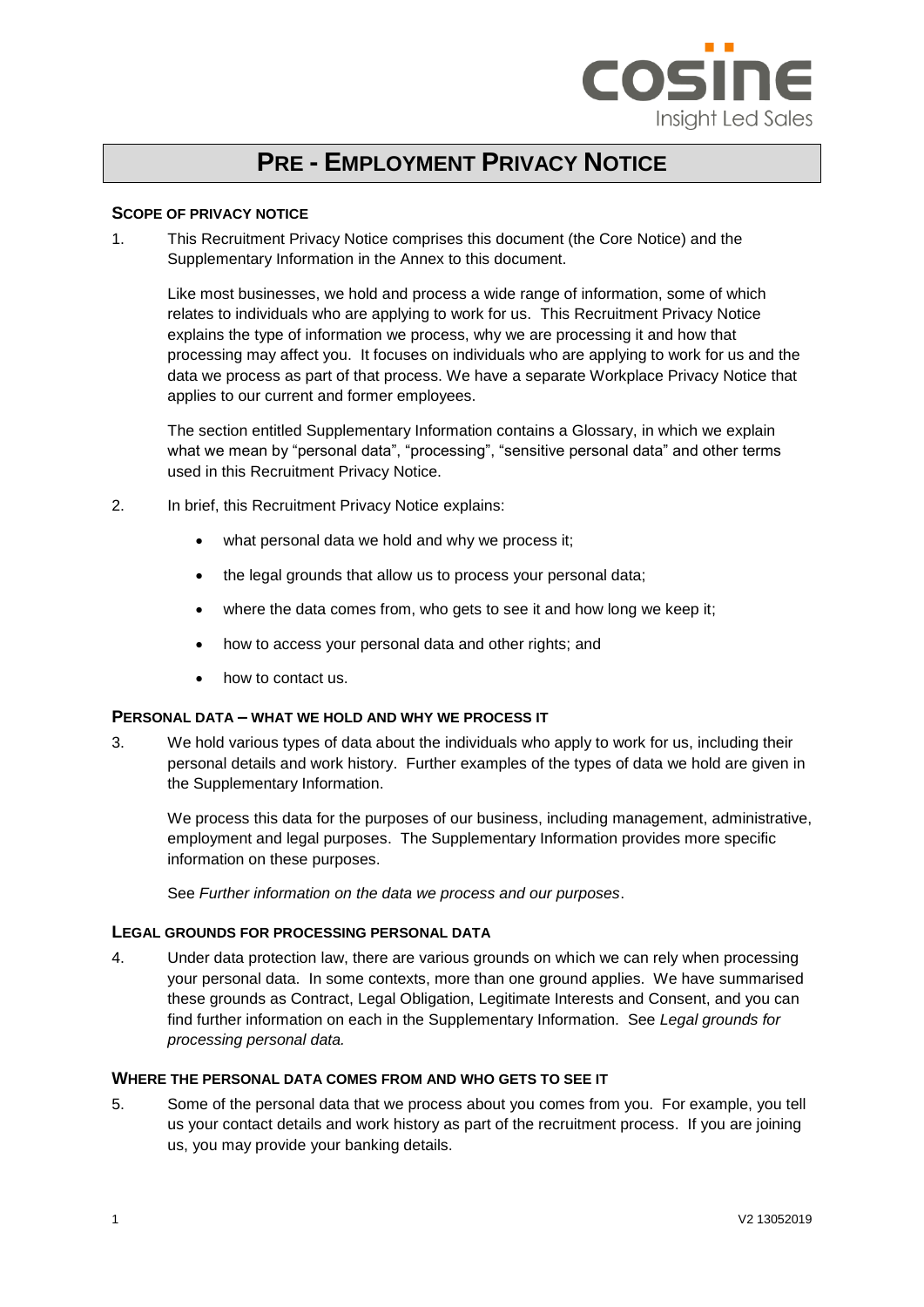Other personal data may come from third parties such as recruiters acting on your behalf or from your references.

Your personal data will be seen internally by managers, HR and, in some circumstances (if you join us) colleagues. We will where necessary and as set out in this Recruitment Privacy Notice also pass your data outside the organisation, for example to people you are dealing with and background checking agencies.

Further information on this is provided in the Supplementary Information. See *Where the personal data comes from* and *Who gets to see your personal data?* 

# **HOW LONG DO WE KEEP YOUR PERSONAL DATA?**

6. We keep your personal data for 2 years, at which point we will ask if you with to remain registered. You can also request to remove your details from our database at any time by contacting us. If you become employed by us, we will keep your personal data for the duration of your employment and for a period afterwards. See *Retaining your personal data – more information* in the Supplementary Information.

## **TRANSFERS OF PERSONAL DATA OUTSIDE THE EEA**

7. We may transfer your personal data outside the EEA to members of our group and processors in the United States.

Further information on these transfers and the measures taken to safeguard your personal data are set out in the Supplementary Information under *Transfers of personal data outside the EEA – more information.*

## **YOUR PERSONAL DATA RIGHTS**

8. You have a right to make a subject access request to receive information about the personal data that we process about you. Further information on this and on other rights is in the Supplementary Information under *Access to your personal data and other rights.* We also explain how to make a complaint about our processing of your data.

#### **CONTACT DETAILS**

9. In processing your personal data, we act as a "data controller". Our contact details are as follows:

PLD, Cosine UK Ltd, Waterslade House, Thame Road, Haddenham, HP17 8NT. Tel: 01844 296700.

#### **STATUS OF THIS NOTICE**

10. This Recruitment Privacy Notice does not form part of any contract of employment you might enter into and does not create contractual rights or obligations. It may be amended by us at any time.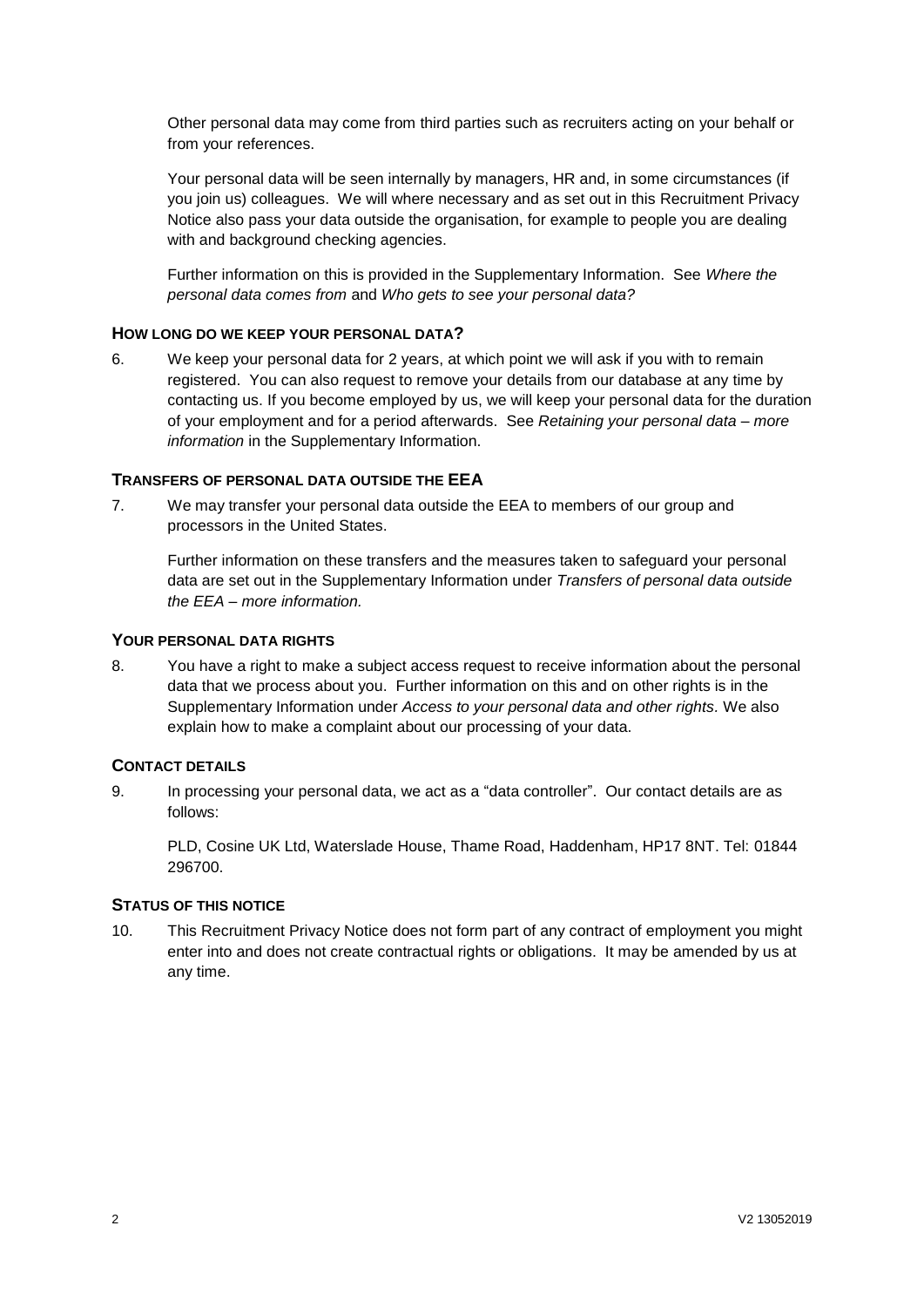# **ANNEX TO CORE NOTICE**

# **SUPPLEMENTARY INFORMATION**

# **GLOSSARY**

1. "**Personal data**" is information relating to you (or from which you may be identified) which is processed by automatic means or which is (or is intended to be) part of a structured manual filing system. It includes not only facts about you, but also intentions and opinions about you.

Personal data "**processed automatically**" includes information held on, or relating to use of, a computer, laptop, mobile phone or similar device. It covers data derived from equipment such as access passes within a building, data on use of vehicles and sound and image data such as CCTV or photographs.

"**Processing**" means doing anything with the data. For example, it includes collecting it, holding it, disclosing it and deleting it.

"**Sensitive personal data**" means personal data revealing racial or ethnic origin, political opinions, religious or philosophical beliefs, health, sexual orientation, sex life, trade union membership and genetic and biometric data. These types of data are subject to special protection under the law.

References in the Recruitment Privacy Notice to "**employment**", "**work**" and similar expressions include any arrangement under which an individual works for us or provides services to us or applies to provide services. This includes individuals who are our employees and also those who provide services under a freelance or independent contractor arrangement. Similarly, when we mention an "**employment contract**", this should be taken to include any contract with an employee, a freelancer or a contractor; and when we refer to ending your potential "**employment**", that includes terminating a freelance engagement or a contract for services.

We use the word "**you**" to refer to anyone within the scope of this Recruitment Privacy Notice.

# **LEGAL GROUNDS FOR PROCESSING PERSONAL DATA**

#### **WHAT ARE THE GROUNDS FOR PROCESSING?**

2. Under data protection law, there are various grounds on which we can rely when processing your personal data. In some contexts more than one ground applies. We have summarised these grounds as Contract, Legal obligation, Legitimate Interests and Consent and outline what those terms mean in the following table.

| Term            | Ground for processing                                                                                                  | Explanation                                                                                                                                          |
|-----------------|------------------------------------------------------------------------------------------------------------------------|------------------------------------------------------------------------------------------------------------------------------------------------------|
| Contract        | Processing necessary for performance of a<br>contract with you or to take steps at your request<br>to enter a contract | This covers carrying out our contractual<br>duties and exercising our contractual<br>rights.                                                         |
| egal obligation | Processing necessary to comply with our legal<br>obligations                                                           | Ensuring we perform our legal and<br>regulatory obligations. For example,<br>providing a safe place of work and<br>avoiding unlawful discrimination. |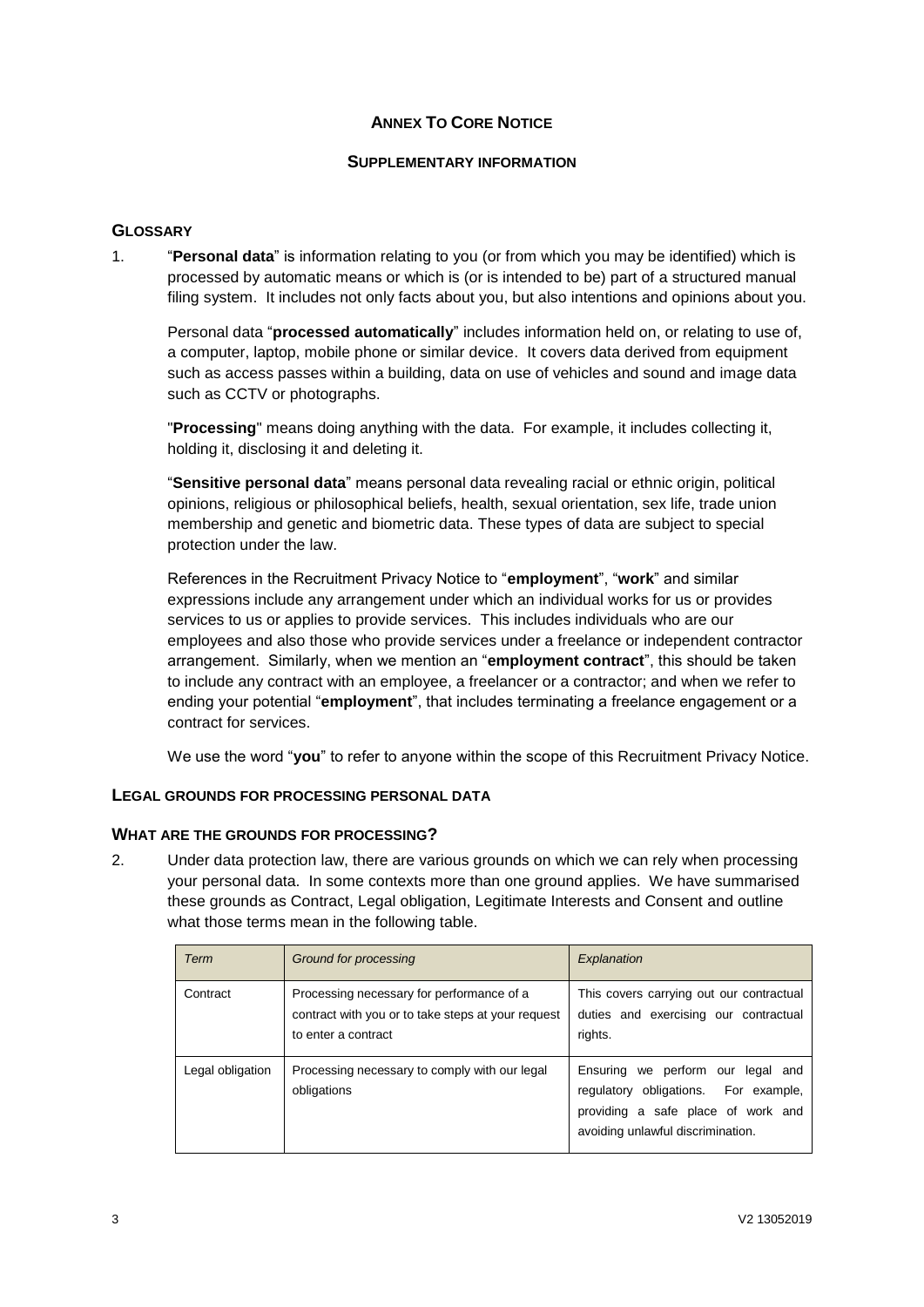| Legitimate<br>Interests | Processing necessary for our or a third party's<br>legitimate interests | We (and third parties) have legitimate<br>interests in carrying on, managing and<br>administering our respective businesses.<br>Part of managing businesses will involve<br>the processing of your personal data.<br>Your data will not be processed if, in<br>processing your data, your interests,<br>rights and freedoms related to the data<br>override the businesses' interests in<br>processing the data for businesses<br>purposes. |
|-------------------------|-------------------------------------------------------------------------|---------------------------------------------------------------------------------------------------------------------------------------------------------------------------------------------------------------------------------------------------------------------------------------------------------------------------------------------------------------------------------------------------------------------------------------------|
| Consent                 | You have given specific consent to processing<br>your data              | In general processing of your data in<br>connection with employment is not<br>conditional on your consent. But there<br>may be occasions where we do specific<br>things such as provide a reference and<br>rely on your consent to do so.                                                                                                                                                                                                   |

# **PROCESSING SENSITIVE PERSONAL DATA**

- 3. If we process sensitive personal data about you (for example (but without limitation), processing your health records to assist us in ensuring that we provide you with reasonable adjustments during any recruitment process), as well as ensuring that one of the grounds for processing mentioned above applies, we will make sure that one or more of the grounds for processing sensitive personal data applies. In outline, these include:
	- Processing being necessary for the purposes of your or our obligations and rights in relation to employment in so far as it is authorised by law or collective agreement;
	- Processing relating to data about you that you have made public (e.g. if you have told us you are ill);
	- Processing being necessary for the purpose of establishing, making or defending legal claims:
	- Processing being necessary to provide any necessary reasonable adjustments during the recruitment process.

#### **FURTHER INFORMATION ON THE PERSONAL DATA WE PROCESS AND OUR PURPOSES**

4. The purposes for which we process your personal data, examples of the personal data that may be processed and the grounds on which we process it are set out in the table below.

The examples in the table cannot, of course, be exhaustive. For example, although the table does not mention personal data relating to criminal offences, if we were to find out that someone applying to work for us was suspected of committing a criminal offence, we might process that information if relevant for our purposes.

| Purpose     | Examples of personal data that may be processed                                                                                                                                                                                        | Grounds for processing |
|-------------|----------------------------------------------------------------------------------------------------------------------------------------------------------------------------------------------------------------------------------------|------------------------|
| Recruitment | Standard data related to your identity (e.g. your name,   Contract<br>address,<br>ID<br>information<br>address, email<br>and<br>documents, telephone numbers, place of birth,<br>nationality, contact details, professional experience | Legal obligation       |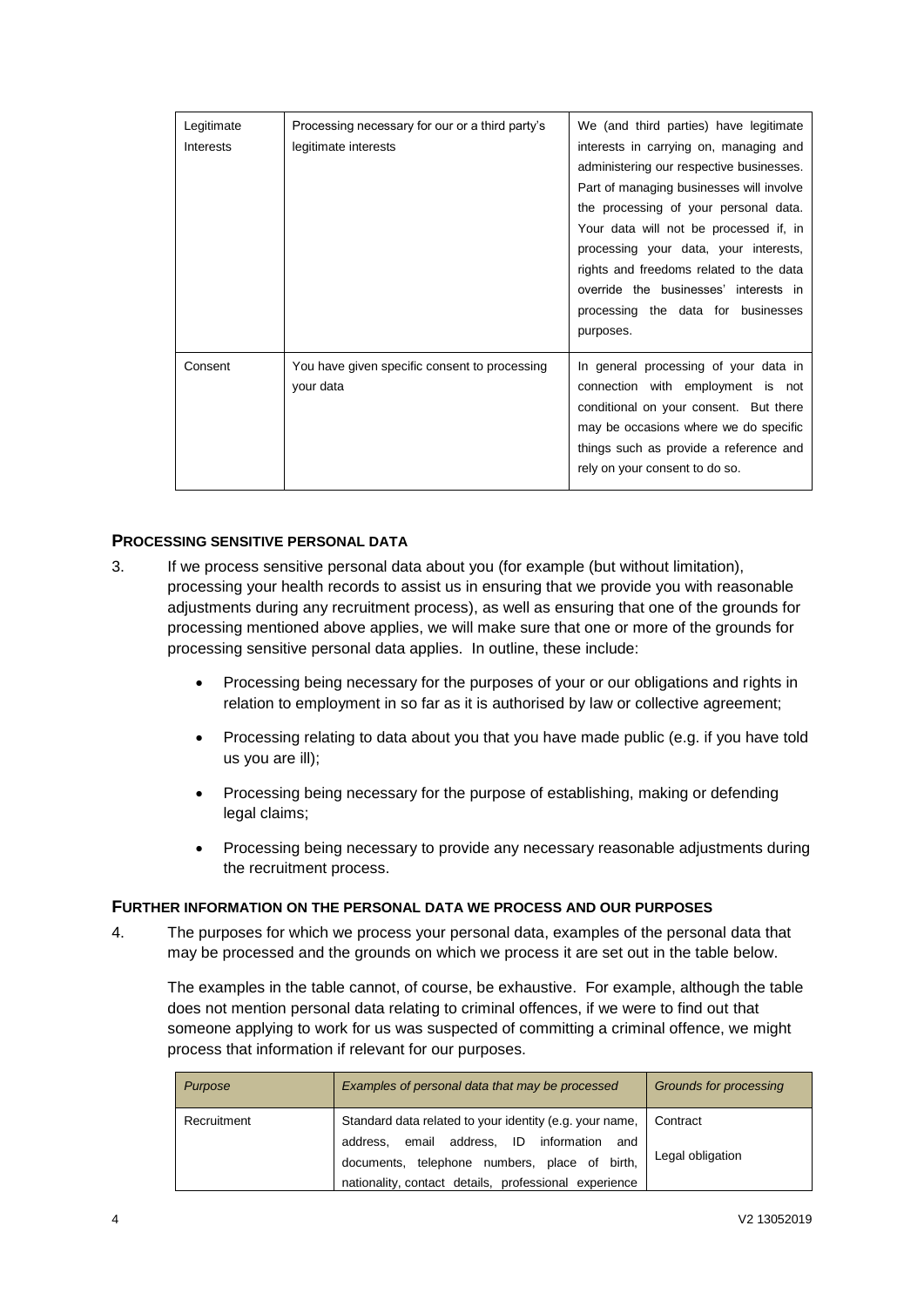| Purpose                                               | Examples of personal data that may be processed                                                                                                                                                                                                                                                                                                                                                                                     | Grounds for processing                   |
|-------------------------------------------------------|-------------------------------------------------------------------------------------------------------------------------------------------------------------------------------------------------------------------------------------------------------------------------------------------------------------------------------------------------------------------------------------------------------------------------------------|------------------------------------------|
|                                                       | and education (including university degrees, academic<br>records, professional licenses, memberships and<br>certifications, awards and achievements, and current<br>previous<br>employment<br>details),<br>financial<br>and<br>information (including current salary information)<br>language skills, and any other personal data that you<br>present us with as part of your application related to<br>the fulfilment of the role. | Legitimate interests                     |
|                                                       | Information concerning your application and our<br>assessment of it, your references, any checks we<br>may make to verify information provided or<br>background checks and any information connected<br>with your right to work.                                                                                                                                                                                                    |                                          |
|                                                       | If necessary, we will also process information<br>concerning your health, any disability and in<br>connection with any adjustments to working<br>arrangements.                                                                                                                                                                                                                                                                      |                                          |
|                                                       | Please note also that we may process your personal<br>data in relation to an application for one job, in<br>relation to an application for another job for which we<br>feel you may be suitable.                                                                                                                                                                                                                                    |                                          |
| Administering our<br>recruitment process              | Evaluating your experience and qualifications against<br>the requirements of the position you are applying for.                                                                                                                                                                                                                                                                                                                     | Contract                                 |
|                                                       | Administering our online careers portal.                                                                                                                                                                                                                                                                                                                                                                                            | Legal obligation<br>Legitimate interests |
|                                                       | Communicating with you in respect of any offer of<br>employment we choose to make and providing you<br>with information about our onboarding process.                                                                                                                                                                                                                                                                               |                                          |
| Entering into a contract<br>with you (if you are made | Information on your terms of employment from time to<br>time including your hours and working patterns, your                                                                                                                                                                                                                                                                                                                        | Contract                                 |
| an offer by us)                                       | pay and benefits, such as your participation in                                                                                                                                                                                                                                                                                                                                                                                     | Legal obligation                         |
|                                                       | pension arrangements, life and medical insurance;<br>and any bonus or share schemes.                                                                                                                                                                                                                                                                                                                                                | Legitimate interests                     |
| Contacting you or others<br>on your behalf            | For the purpose of gathering references.                                                                                                                                                                                                                                                                                                                                                                                            | Contract                                 |
|                                                       |                                                                                                                                                                                                                                                                                                                                                                                                                                     | Legitimate interests                     |
| Financial<br>planning<br>and<br>budgeting             | Information such as your proposed salary and (if<br>applicable) envisaged bonus levels.                                                                                                                                                                                                                                                                                                                                             | Legitimate interests                     |
| Physical and system<br>security                       | CCTV images upon attendance for interview at our<br>premises.                                                                                                                                                                                                                                                                                                                                                                       | Legal obligation                         |
|                                                       |                                                                                                                                                                                                                                                                                                                                                                                                                                     | Legitimate interests                     |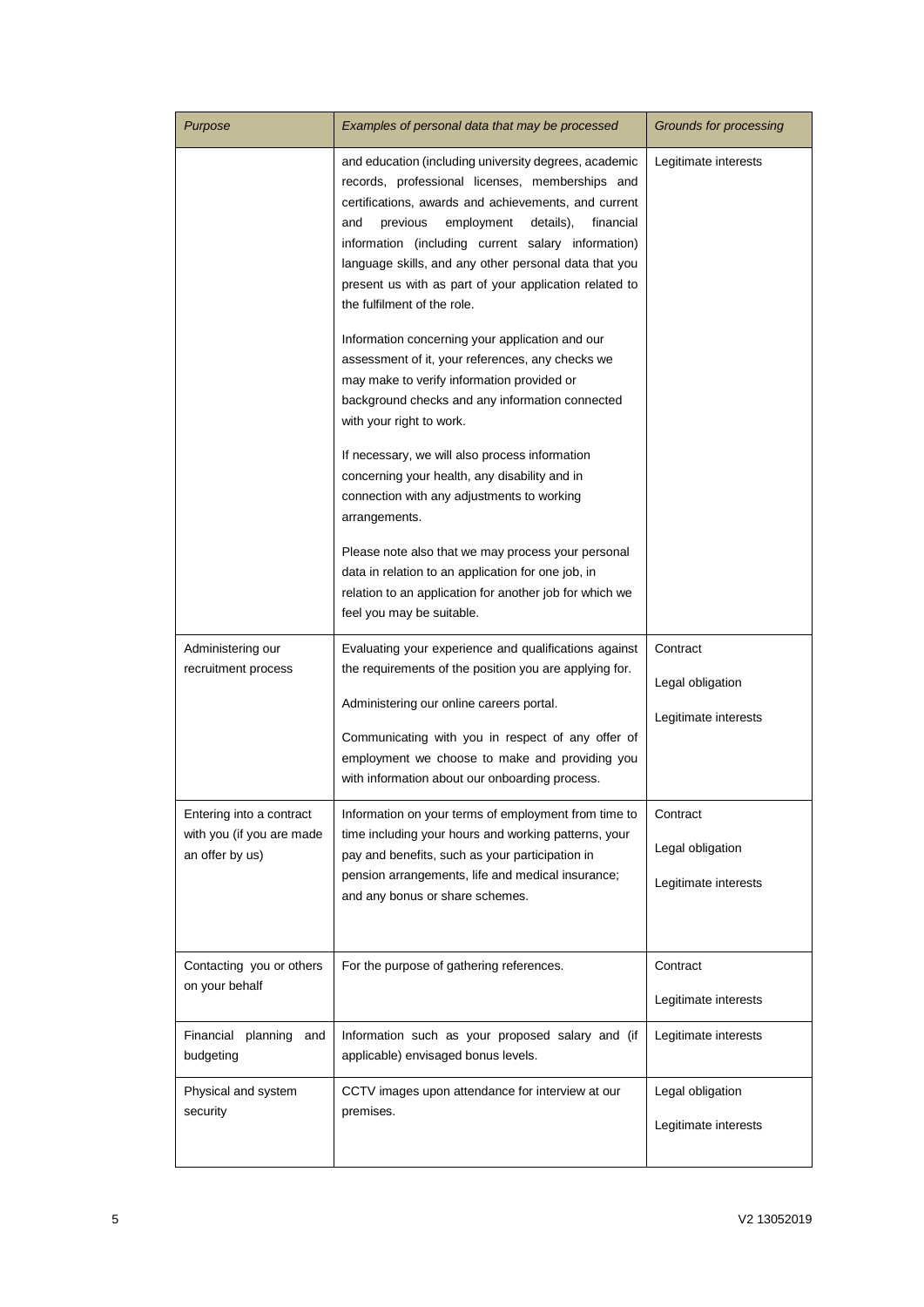| Purpose                                                                                                             | Examples of personal data that may be processed                                                                                                                                                                                                                                                                                                                                                  | Grounds for processing                   |
|---------------------------------------------------------------------------------------------------------------------|--------------------------------------------------------------------------------------------------------------------------------------------------------------------------------------------------------------------------------------------------------------------------------------------------------------------------------------------------------------------------------------------------|------------------------------------------|
| Providing information to<br>third parties in<br>connection with<br>transactions that we<br>contemplate or carry out | Information on any offer made to you and your<br>proposed contract and other employment data that<br>may be required by a party to a transaction such as a<br>prospective purchaser, seller or outsourcer.                                                                                                                                                                                       | Legitimate interests                     |
| Monitoring of diversity<br>and equal opportunities                                                                  | Information on your nationality, racial and ethnic origin,<br>gender, sexual orientation, religion, disability and age<br>as part of diversity monitoring initiatives. Such data will<br>aggregated and used for equality of opportunity<br>monitoring purposes. Please note we may share<br>aggregated and anonymized diversity statistics with<br>regulators if formally required / requested. | Legitimate interests                     |
| Disputes and legal<br>proceedings                                                                                   | Any information relevant or potentially relevant to a<br>dispute or legal proceeding affecting us.                                                                                                                                                                                                                                                                                               | Legitimate interests<br>Legal obligation |

Please note that if you accept an offer from us the business will process further information as part of the employment relationship. We will provide you with our full Workplace Privacy Notice as part of the on-boarding process.

# **WHERE THE PERSONAL DATA COMES FROM**

5. When you apply to work for us the initial personal data about you that we process is likely to come from you: for example, contact details, bank details and information on your immigration status and whether you can lawfully work. We may also require references and information to carry out background checks. If you have concerns about this in a particular context, you should speak to your recruiter or our HR department.

Please note we may also receive data from third party recruiters, agents and similar organisations as a part of the recruitment process.

#### **WHO GETS TO SEE YOUR PERSONAL DATA?**

#### *INTERNAL USE*

6. Your personal data may be disclosed to managers, HR and administrators for the purposes of your application as mentioned in this document. We may also disclose this to other members of our group and to Omnicom for the same purposes.

# *EXTERNAL USE*

7. We will only disclose your personal data outside our group if disclosure is consistent with one or more of our legal grounds for processing and if doing so is lawful and fair to you.

We may disclose your personal data if it is necessary for our legitimate interests as an organisation or the interests of a third party, such as if we use a recruitment portal managed by a third-party provider we may send your personal data on to that third party (but we will not do this if these interests are over-ridden by your interests and rights in particular to privacy).

We may also disclose your personal data outside the group:

(i) if you consent to the disclosure;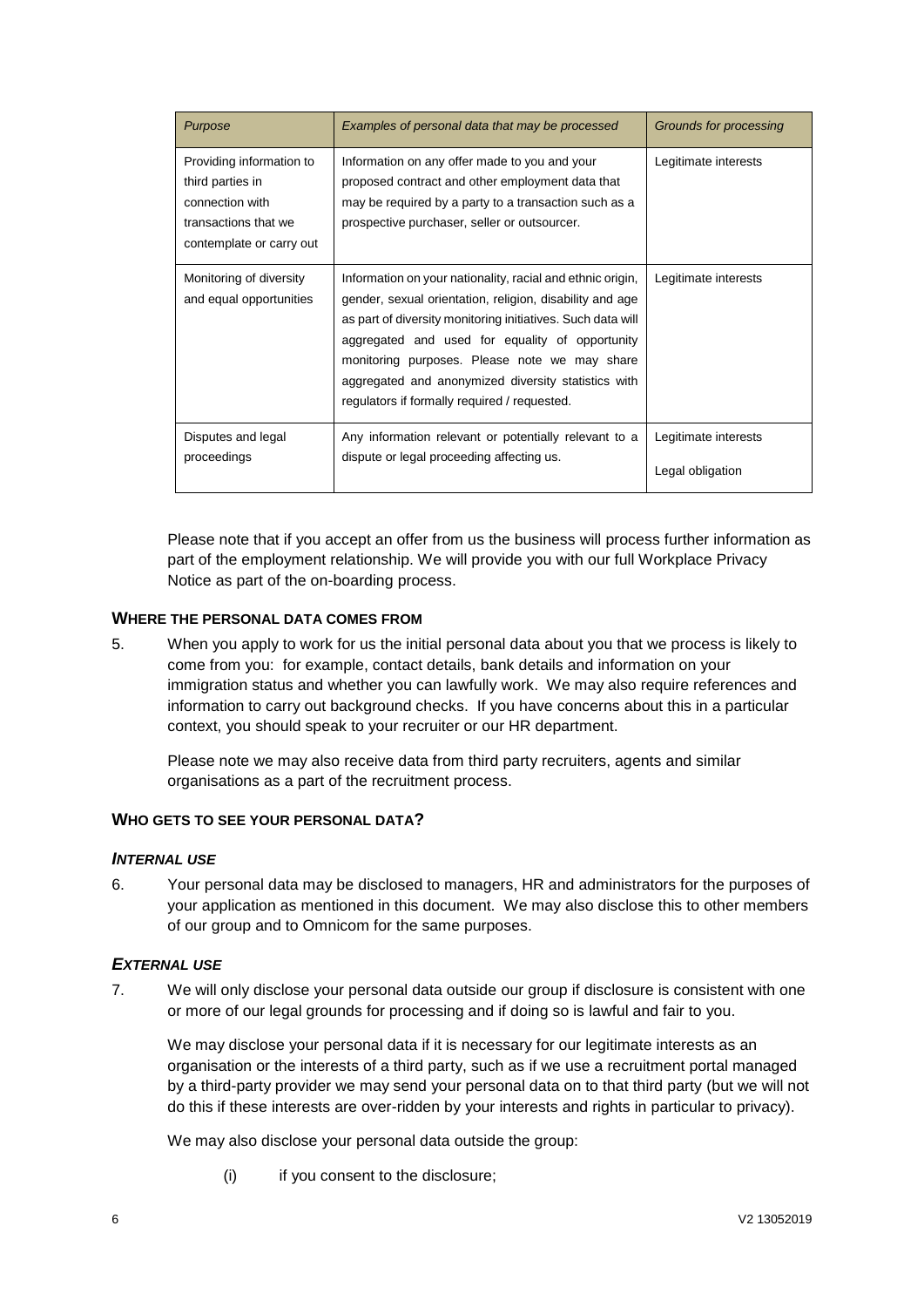- (ii) where we are required to do so by law; or
- (iii) in connection with criminal or regulatory investigations.
- 8. Specific circumstances in which your personal data may be disclosed include:
	- Disclosure to organisations that process data on our behalf such as our payroll service, insurers and other benefit providers, our bank and organisations that host our IT systems and data. This would normally occur if you accept an offer from us and would be carried out as part of the on-boarding process:
	- To third party recruitment consultants and similar businesses (including online recruitment portals) as a part of the recruitment process.
	- Shared use of Recruitment Database with other Omnicom owned agency.

# **RETAINING YOUR PERSONAL DATA – MORE INFORMATION**

9. Although there is no specific period for which we will keep your personal data, we will not keep it for longer than is necessary for the purposes described in this Recruitment Privacy Notice. In general, this means we will retain your data for 2 years, at which point we will ask if you wish to remain registered. You can also request to remove your details from our database at any time by contacting us. If you are successful in becoming employed by us, we will keep your personal data for the duration of your employment and for a period afterwards. In considering how long to keep your data, we will consider its relevance to our business and your potential employment either as a record or in the event of a legal claim.

Personal data relating to job applicants (other than the person who is successful) will be deleted in compliance with applicable law.

# **TRANSFERS OF PERSONAL DATA OUTSIDE THE EEA – MORE INFORMATION**

10. In connection with our business and for employment, administrative, management and legal purposes, we may transfer your personal data outside the EEA to members of our group and processors in the United States and on occasion other jurisdictions in which we are established. We will ensure that the transfer is lawful and that there are appropriate security arrangements.

Although there is no decision by the European Commission that the United States provides an adequate level of protection, we are drafting and will enter into an agreement ensuring appropriate and suitable safeguards with our group members and processors in the United States. These will be on standard terms adopted by the Information Commissioner and approved by the Commission. If you wish to see details of these safeguards, please ask PLD, Cosine UK Ltd, Waterslade House, Thame Road, Haddenham, HP17 8NT and they will be provided as soon as they are available.

# **ACCESS TO YOUR PERSONAL DATA AND OTHER RIGHTS**

11. We try to be as open as we reasonably can about personal data that we process. If you would like specific information about your data, just ask us.

You also have a legal right to make a "subject access request". If you exercise this right and we hold personal data about you, we are required to provide you with information on it, including:

- Giving you a description and copy of the personal data; and
- Telling you why we are processing it